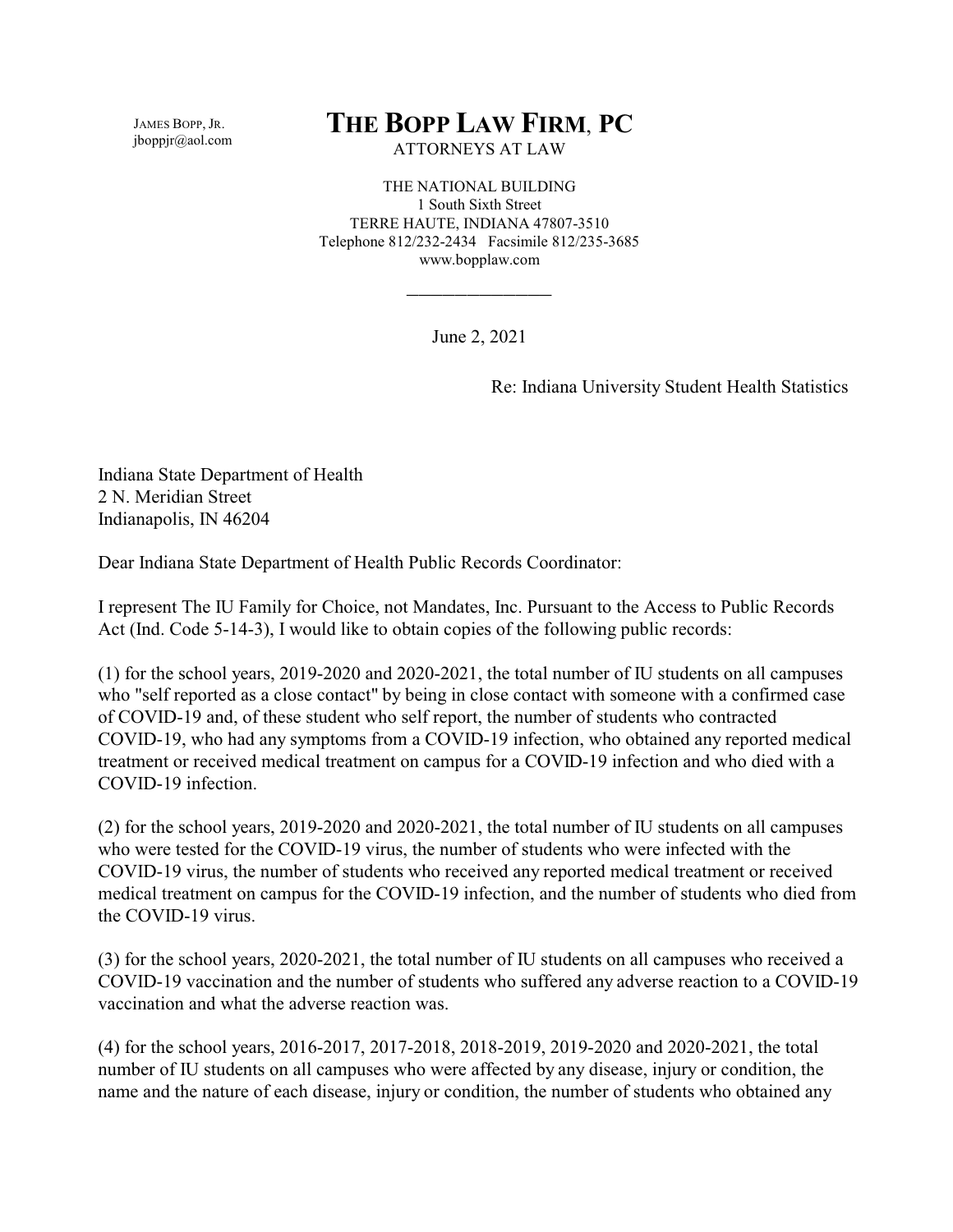Department of Health Public Records Coordinator June 2, 2021 Page 2

reported medical treatment or received medical treatment on campus for each disease, injury or condition, and the number of students who died as a result of each disease, injury or condition.

(5) for the school years, 2016-2017, 2017-2018, 2018-2019, 2019-2020 and 2020-2021, the total number of IU students on all campuses who suffered an unintentional injury, the cause of each injury, the number of students who obtained reported medical treatment or received medical treatment on campus for each injury, and the number of students who died as a result of each injury.

(6) for the school years, 2016-2017, 2017-2018, 2018-2019, 2019-2020 and 2020-2021, the total number of IU students on all campuses who have suffered from some form of mental illness, the nature of the mental illness, the number of students who obtained counseling or reported treatment for a mental illness or received medical treatment on campus, and the number of students whose mental illness contributed to their death and how the student died.

(7) for the school years, 2016-2017, 2017-2018, 2018-2019, 2019-2020 and 2020-2021, the total number of IU students on all campuses who attempted suicide, the number of students who obtained reported medical treatment for any injury as a result of attempting suicide or received medical treatment on campus, and the number of students who died as a result of the suicide attempt.

(8) for the school years, 2016-2017, 2017-2018, 2018-2019, 2019-2020 and 2020-2021, the total number of IU students on all campuses who attempted to harm themselves, the number of students who obtained any reported medical treatment for any injury from the attempt or received medical treatment on campus, and the number of students who died as a result.

(9) for the school years, 2016-2017, 2017-2018, 2018-2019, 2019-2020 and 2020-2021, the total number of IU students on all campuses who suffered an injury that was related to the consumption of alcohol, the type of injury, the number of students who obtained any reported medical treatment for that injury or received medical treatment on campus, and the number of students who died as a result of that injury.

(10) for the school years, 2016-2017, 2017-2018, 2018-2019, 2019-2020 and 2020-2021, the total number of IU students on all campuses who suffered an injury that was related to the use of automobiles, the type of injury, the number of students who obtained any reported medical treatment for any injury or received medical treatment on campus, and the number of students who died as a result of that injury.

(11) for the school years, 2016-2017, 2017-2018, 2018-2019, 2019-2020 and 2020-2021, the total number of IU students on all campuses who contracted a socially transmitted disease, the total number for each such disease, the number of students who obtained any reported medical treatment for each such disease or received medical treatment on campus, and the number of students who died as a result of each such disease.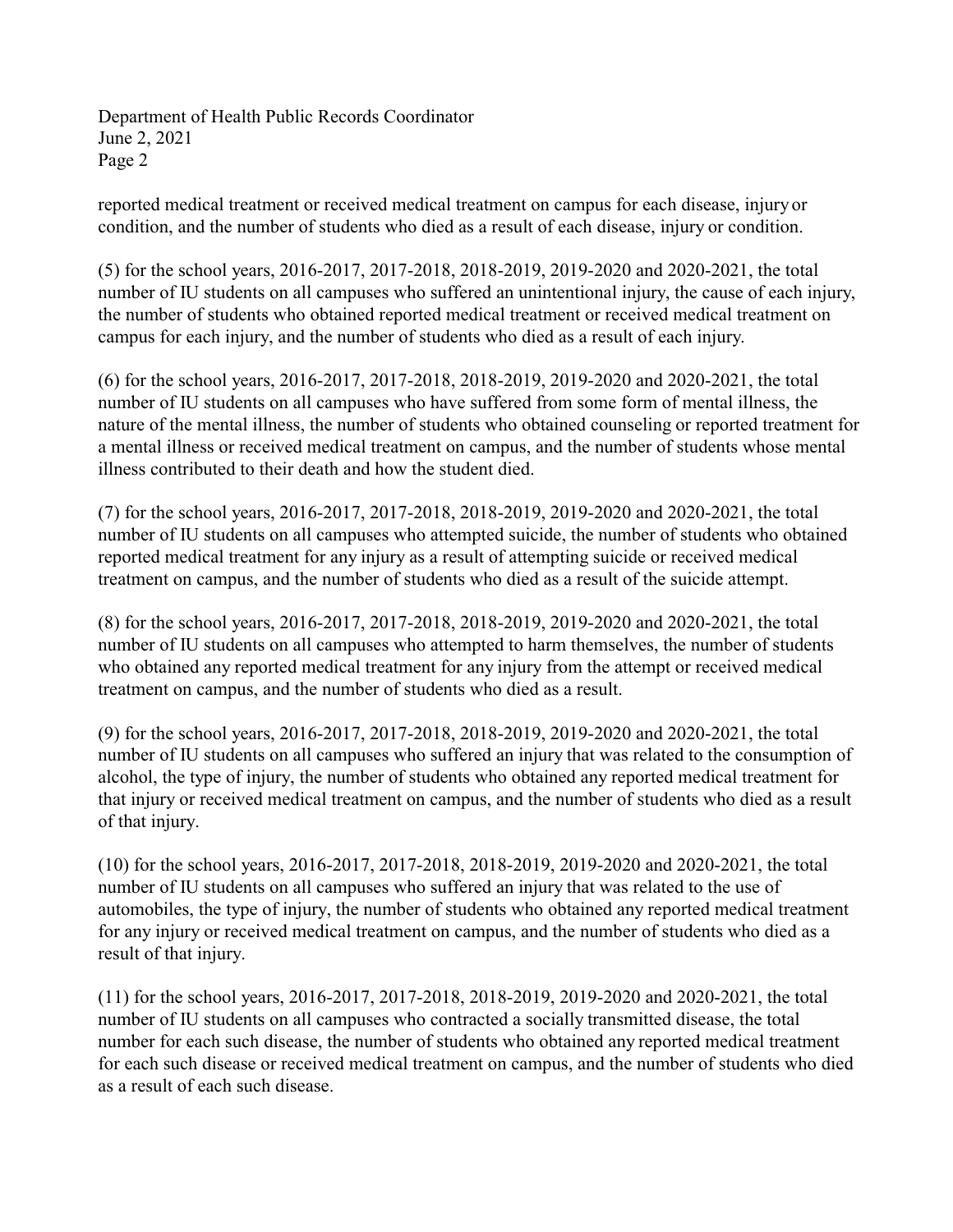Department of Health Public Records Coordinator June 1, 2021 Page 3

(12) for the school years, 2016-2017, 2017-2018, 2018-2019, 2019-2020 and 2020-2021, the total number of IU students on all campuses who suffered an intentional injury, the cause of each injury, the number of students who obtained any reported medical treatment for each injury or received medical treatment on campus, the number of students who died as a result of each injury, and the total number of criminal charges brought and the nature of the criminal charges.

(13) for the school years, 2016-2017, 2017-2018, 2018-2019, 2019-2020 and 2020-2021, the total number of IU students on all campuses who suffered any negative effect from or adverse reaction to the use of a controlled substance or prescription medication, what controlled substance or prescription medication was involved, the number of students who obtained any reported medical treatment for the negative effect or adverse reaction or received medical treatment on campus and the number of students who died as a result of the negative effect or adverse reaction.

(14) for the school years, 2016-2017, 2017-2018, 2018-2019, 2019-2020 and 2020-2021, the total number of IU students on all campuses who contracted the flu, the type of flu involved, the number of students who obtained any reported medical treatment as a result of the flu or received medical treatment on campus, and the number of students who died as a result of the flu.

(15) for the school years, 2016-2017, 2017-2018, 2018-2019, 2019-2020 and 2020-2021, the total number of IU students who were in contact with the Student Health Center on each campus, and, for each campus Student Health Center, what disease, injury or condition they were diagnosed to have, the name and the nature of each disease, injury or condition, the number of students who obtained any reported medical treatment for each disease, injury or condition, and the number of students who died as a result of each disease, injury or condition.

(16) for the school years, 2016-2017, 2017-2018, 2018-2019 and 2020-2021, the State Department of Health Annual Summary Reports for Indiana University per Ind. Code 21-40-5-11.

We are seeking public records with statistical information. If the public record contains any identifying information regarding any student, that identifying information should be redacted in accordance with 20 U.S.C.A. § 1092(f) as Indiana University is a public state institution.

I understand if I seek a copy of this record, there may be a copying fee. Could you please inform me of that cost prior to making the copy? I can be reached at jboppjr@aol.com

According to the statute, you have seven days to respond to this request.

If you choose to deny the request, you are required to respond in writing and state the statutory exception authorizing the withholding of all or part of the public record and the name and title or position of the person responsible for the denial.